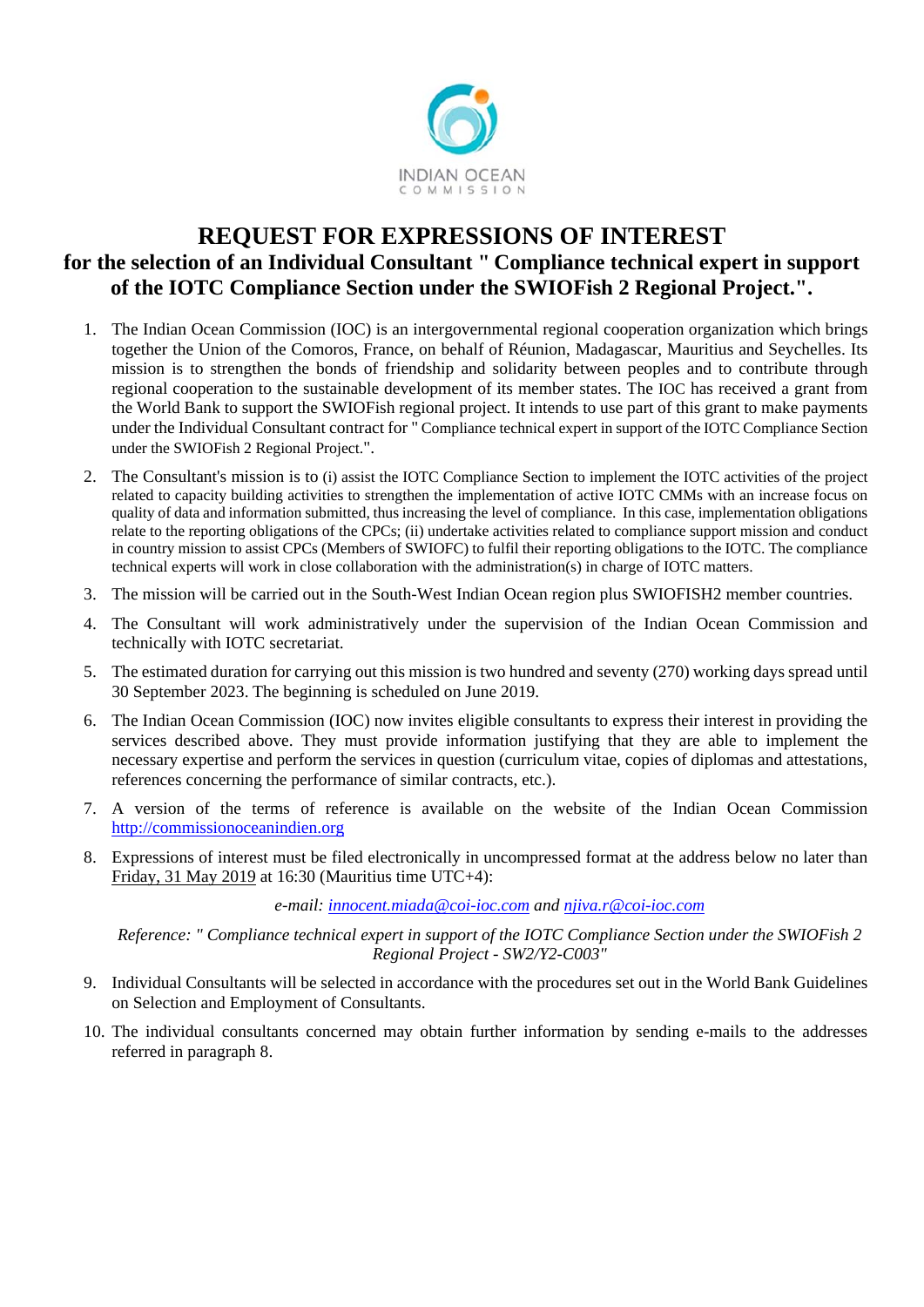

## **DEMANDE DE MANIFESTATIONS D'INTERET pour la sélection d'un consultant individuel "Expert technique en matière de conformité à l'appui de la Section conformité de la CTOI dans le cadre du projet régional SWIOFish 2"**

- 1. La Commission de l'Océan Indien (COI) est une organisation intergouvernementale de coopération régionale qui regroupe l'Union des Comores, La France au nom de la Réunion, Madagascar, Maurice et Seychelles. Elle a pour mission de resserrer les liens d'amitié et de solidarité entre les peuples et de contribuer à travers la coopération régionale au développement durable de ses Etats membres. La COI a obtenu un don de la Banque mondiale pour financer le projet SWIOFish Regional (Second South West Indian Ocean Fisheries Governance and Shared Growth Project). Il se propose d'utiliser une partie de ce don pour effectuer des paiements autorisés au titre des contrats des Consultants Individuel "Expert technique en matière de conformité à l'appui de la Section conformité de la CTOI dans le cadre du projet régional SWIOFish 2."
- 2. La mission du consultant est d'(i) aider la Section de la conformité de la CTOI à mettre en œuvre les activités de la CTOI du projet lié aux activités de renforcement des capacités afin de renforcer la mise en œuvre des CMM actives de la CTOI en mettant davantage l'accent sur la qualité des données et des informations soumises, augmentant ainsi le niveau de conformité, et (ii) d'entreprendre des activités liées à la mission de soutien à la conformité et à la conduite dans les missions de pays pour aider les CPC (membres de la SWIOFC) à s'acquitter de leurs obligations en matière de rapports à la CTOI. Les experts techniques en matière de conformité travailleront en étroite collaboration avec les administrations responsables des questions relatives à la CTOI.
- 3. La mission sera effectuée au niveau de la région du Sud-Ouest de l'Océan Indien.
- 4. Le Consultant travaillera sous la supervision de la Commission de l'Océan Indien.
- 5. La durée prévue pour l'exécution de cette mission est de deux cent soixante-dix (270) jours ouvrables, répartis jusqu'au 30 septembre 2023. Le début est prévu pour juin 2019.
- 6. La Commission de l'océan Indien (COI) invite les consultants admissibles à manifester leur intérêt pour la fourniture des services décrits ci-dessus. Ils doivent fournir les informations justifiant qu'ils sont en mesure de mettre en œuvre les expertises nécessaires et d'exécuter les prestations en question (curriculum vitae, copie des diplômes et attestations, références concernant l'exécution de contrats analogues, …).
- 7. Une version des termes de référence est disponible dans le site web de la Commission de l'océan Indien http://commissionoceanindien.org
- 8. Les manifestations d'intérêt doivent être déposées en version électronique sous format non comprimé à l'adresse ci-après au plus tard le Vendredi 31 Mai 2019 à 16 heures 30 minutes (heures de Maurice GMT+4) :

*e-mail : innocent.miada@coi-ioc.com et : njiva.r@coi-ioc.com*

*Référence: " Compliance technical expert in support of the IOTC Compliance Section under the SWIOFish 2 Regional Project - SW2/Y2-C003"* 

- 9. Les Consultants individuels seront sélectionnés en accord avec les procédures définies dans les Directives de la Banque Mondiale sur la Sélection et Emploi des Consultants.
- 10. Les consultants individuels intéressés peuvent obtenir de plus amples informations en envoyant courriel aux adresses visées au paragraphe 8.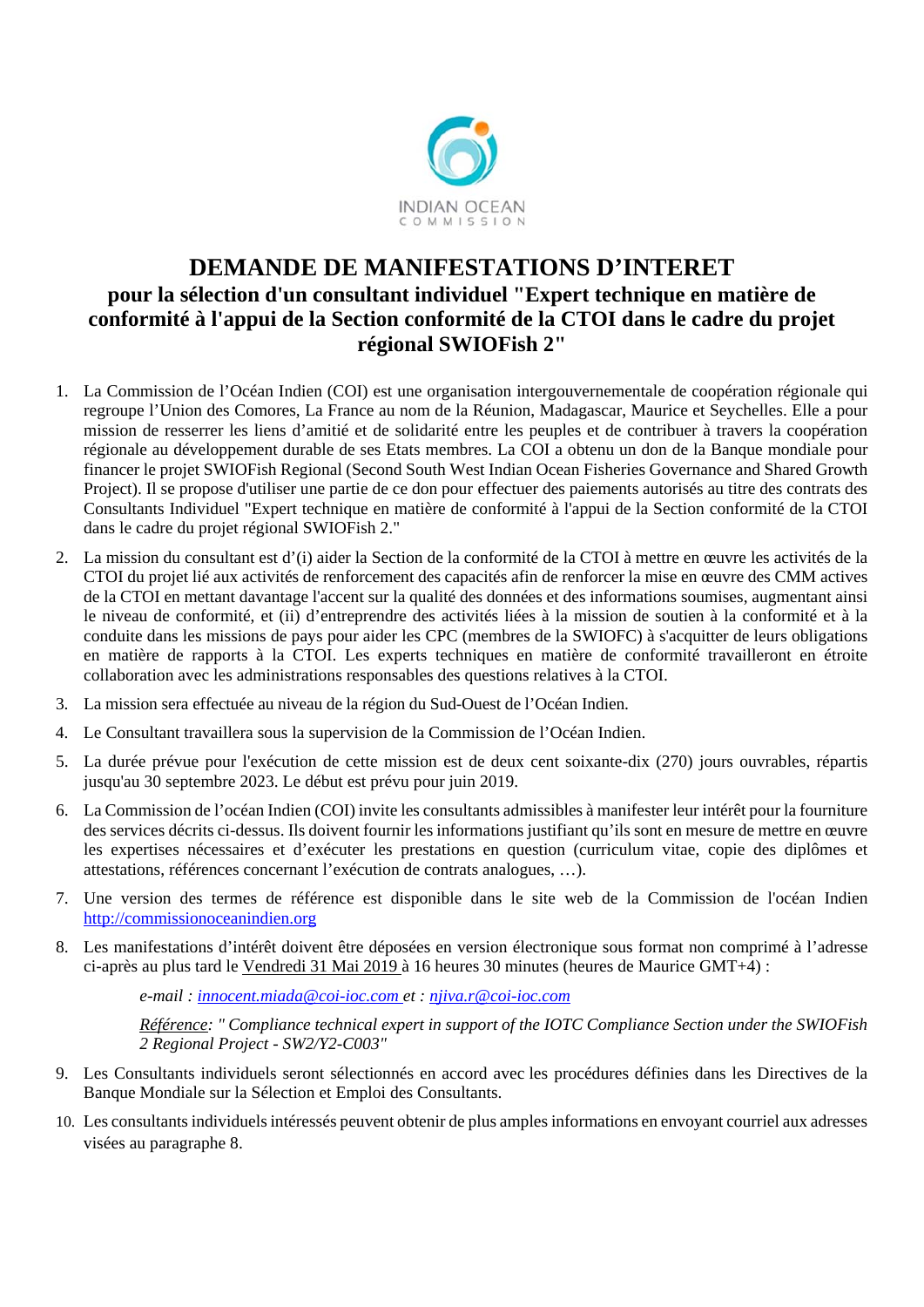*Terms of Reference for Compliance technical expert in support of the IOTC Compliance section*







# **South West Indian Ocean Fisheries Governance and Shared Growth Program (SWIOFish Regional)**

# **Second South West Indian Ocean Fisheries Governance and Shared Growth Project (SWIOFish2)**

## **Terms of Reference for Compliance technical expert in support of the IOTC Compliance Section (Individual)**

| Assignment title           | Compliance technical expert in support of the IOTC<br>Compliance Section under the SWIOFish 2 Regional Project. |
|----------------------------|-----------------------------------------------------------------------------------------------------------------|
| Contract duration          | 270 working days, starting in 2019, terminating 30 September<br>2023.                                           |
| <b>Assignment</b> location | IOTC Secretariat, Victoria, Seychelles and in country mission.                                                  |
| Financed by                | <b>IDA</b>                                                                                                      |

**Seychelles, May 2019**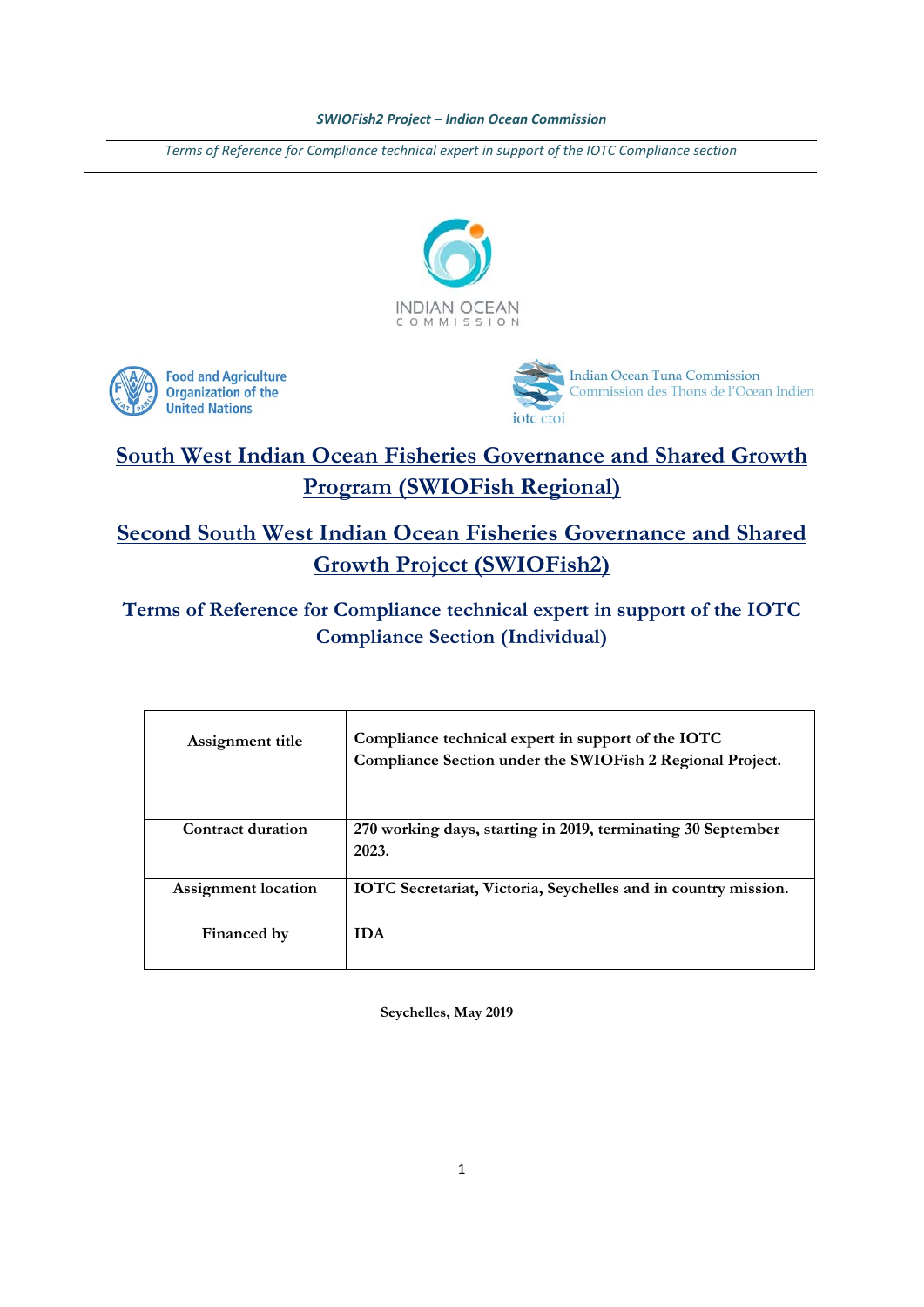*Terms of Reference for Compliance technical expert in support of the IOTC Compliance section*

## **1. Background 1.1.SWIOFISH 2**

World Bank has been supporting various fisheries projects in the Africa Region. At the regional level, the most relevant of these is the South West Indian Ocean Fisheries Project (SWIOFP), which closed on March 31, 2013. The SWIOFP, which brought together all countries in the South West Indian Ocean (SWIO), including Kenya, Mozambique, South Africa, Seychelles, Comoros, Madagascar, Mauritius, France (non-beneficiary participant), Somalia (observer) and Tanzania, was successful in building regional capacity for fisheries management, including through establishing a network of fisheries researchers and managers, and developing a regional management framework. Ultimately the Member countries of the South West Indian Ocean Fisheries Commission (SWIOFC) agreed to reform the Commission, promoting it from an advisory body to a Regional Fisheries Management Organization (RFMO) of the Coastal States – enabling it to take binding decisions on fisheries management, and to negotiate in bloc with Distant Water Fishing Nations, among others.

Given the important achievements of SWIOFP, SWIOFC Member Countries have requested a follow-on program namely – *the South West Indian Ocean Fisheries Governance and Shared Growth Program* **(SWIOFish Program)**.

The proposed program will be a Series of Projects (SOP), over a 15-year period, using IDA and blended GEF resources, together with parallel support from other donors and trust funds. It will comprise a regional umbrella and a combined approach targeting both regional and national fisheries priorities. It will support regional integration of fisheries management, while expanding the approach beyond research and sound fisheries management to strengthen sector governance and harness the value of coastal and marine fisheries to national economies. *Given the importance of sound fisheries management to livelihoods and economic growth, the SWIO coastal countries have decided to all participate in the SWIOFish Program through a regional platform hosted by the SWIOFC and supported by the Indian Ocean Commission (IOC)*.

The first Project under the Program, entitled SWIOFish1, is now under preparation, and will implement, within 6 years, regional activities as well as country-level investments in Mozambique, Comoros and Tanzania. Other SWIO countries are expected to join progressively with countrylevel investments.

### **1.2. IOTC**

The IOTC is an intergovernmental organization established under Article XIV of the FAO Constitution. The IOTC agreement was concluded in 1993 and entered in force in March 1996. The IOTC is mandated to manage tuna and tuna-like species in the Indian Ocean and adjacent seas with primary objective the conservation and optimum utilization of the stocks for long term sustainability.

Since 1998, the members of the IOTC have dedicated most of their effort to the scientific component of fisheries management, to manage the tuna and tuna-like resources. Since the mid 2000's, more emphasis has been placed on the compliance component of this tuna RFMO. A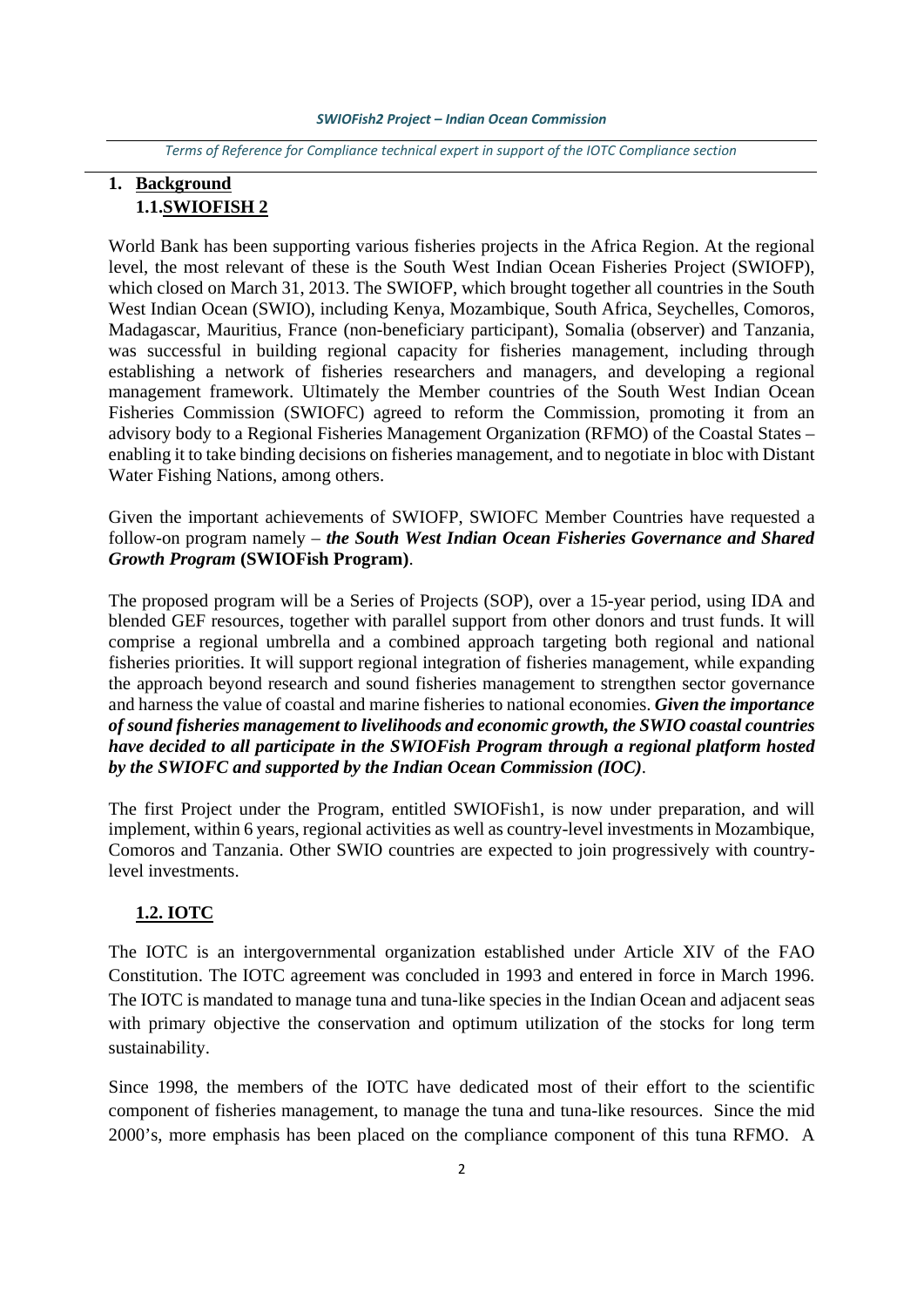#### *Terms of Reference for Compliance technical expert in support of the IOTC Compliance section*

Compliance Section has been created to assist the Compliance Committee in the task of assessing and reviewing all aspects related to the compliance with IOTC conservation and management measures and to provide support to Contracting and Cooperating non-Contracting Parties (CPCs) in the implementation of Monitoring, Control and Surveillance (MCS) tools adopted by the IOTC Members (e.g. IUU vessel lists, authorized & active vessels lists, documents on board, marking of fishing vessels and gears, Vessel Monitoring System, fishing logbooks, regional observers scheme, transhipments programme, catch certification/trade documentation schemes). In 2010, aware of the powerful and cost effective compliance tool of Port States measures to combat IUU fishing activities in the Indian Ocean, the IOTC adopted a resolution on Port State measures to prevent, deter and eliminate illegal, unreported and unregulated (IUU) fishing (IOTC Resolution 16/11 on PSMR). The resolution, which entered into force on 1 March 2011 (Resolution 10/11), is inspired by the 2009 FAO Agreement on Port State Measures but placed in the context of the IOTC mandate. The fisheries administrations of the Coastal CPCs of the IOTC, where foreign fishing vessels offload tuna and tuna like species, are responsible for the implementation of the resolution.

## **The effective implementation of the IOTC Conservation and Managements Measures (CMMs; including the Port State measures resolution) by developing CPCs requires a variety of aspects to be considered, developed and/or strengthened, to improve the capacity of the concerned CPCs for the implementation of these CMMs**.

The objective of the proposed IOTC capacity building activities is to strengthen the implementation of active IOTC CMMs, thus increasing the level of compliance and enhancing contribution of the developing States - coastal CPCs of the IOTC to the work of the IOTC.

#### **2. SWIOFish Program and Projects Objectives and Components**

The Program Development Objective of the proposed SWIOFish Program is "to increase the economic, social, and environmental benefits of SWIO countries from marine fisheries. The program will target growth and poverty reduction and strengthening of institutional and private sector capacities of the fisheries sector.

The SOP Development Objective-level Results Indicators of the Project would be as follows:

- a) Reduce the degradation of the status of fish stocks;
- b) Increase in the fisheries-related GDP in participating countries; and
- c) Increase in local fisheries-related value-addition benefitting to the households.

A phased set of complementary country and regional investments would achieve the program development objective by: (i) strengthening the countries' governance capacity to manage fisheries at the national and regional level, including reducing illicit fishing activities and strengthening comanagement of small-scale fisheries; (ii) investing to increase the profitability and sustainability of fisheries and value chains, and boost the value-added captured by the SWIO countries; (iii) supporting policies that improve the sharing of benefits derived from sustainable use of marine living resources in particular through pro-poor and community fisheries; and (iv) building robust and cost-effective regional cooperation on fisheries.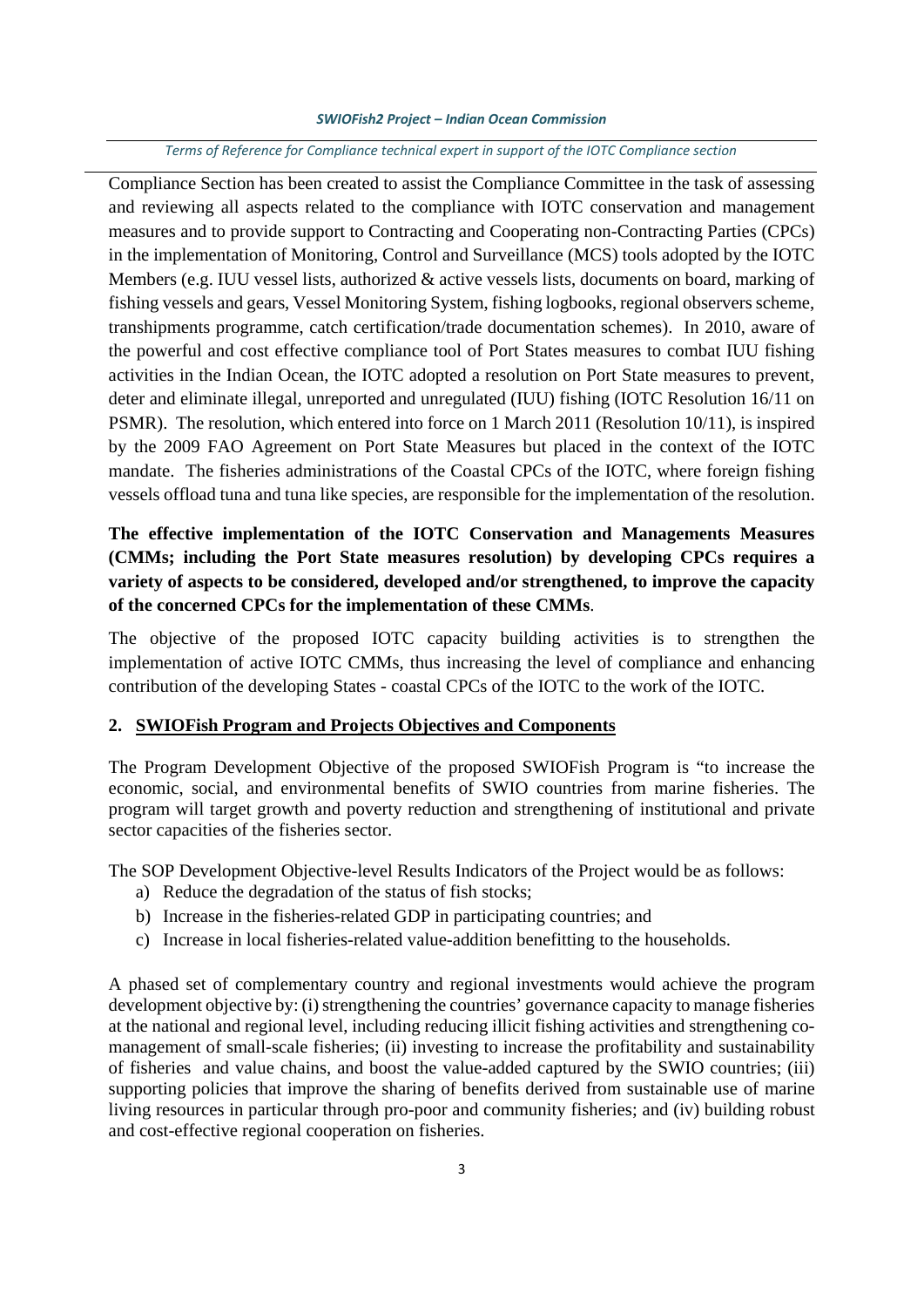#### *Terms of Reference for Compliance technical expert in support of the IOTC Compliance section*

The proposed SOP would be a multi-phase operation to be implemented over a 15-year period. All SWIOFC member countries are eligible for the SOP, contingent on available funding. The first phase of the SOP (Phase 1) would extend, consolidate and build on the accomplishments of SWIOFP<sup>1</sup> and other Bank and GEF-funded activities in the region. It would consolidate and strengthen regional cooperation on fisheries and living marine resource management through improved management of fisheries, strengthen regional fisheries institutions, and promote knowledge exchange and capacity development. It would also establish the core human and institutional competencies and frameworks for sustainable fisheries management and prepare for major public and public/private capital investments required. It would also replicate and expand community fisheries co-management and business programs. As such, Phase 1 would have a major focus on human and institutional capacity development, design and implementation of fisheries management plans, and support to community livelihoods with a view to reducing the pressure on the resource.

A potential future phase (Phase 2), while building on the structure and achievements of Phase 1, would be a deepening and expansion phase which would further strengthen the policy reforms and empower stakeholders and users to have a greater role and incentives to secure the long-term health of the resources. It would support major investments prepared and shown to be viable in Phase 1, including in infrastructure, in co-financing of aquaculture development, fleet adjustment and fisheries reform. It would deepen regional collaboration with a focus on ensuring sustainability of that collaboration and regional management efforts. It would further harness benefits along domestic and international value chains. Phase 2 investments could start in any country when Phase 1 is completed, a sound basis for sustainable fisheries management is in place at the national and local levels, and infrastructure investments in the sector are prepared on the technical, environmental, financial and economic aspects.

The Project Development and Global Environmental Objectives of the first six-year phase of the Program (the SWIOFish1 Project) would be to improve the management effectiveness of selected priority fisheries at regional, national and community level, by strengthening the institutional capacity of regional organizations, governments and selected coastal communities to effectively manage selected priority fisheries. SWIOFish1 would establish the core human and institutional competencies and frameworks that are necessary for fisheries management and prepare for any major public and public/private capital investments required. Moreover, at the regional level the Project would consolidate and strengthen regional cooperation on fisheries and marine resource management, through improved management of transboundary fisheries, strengthen regional fisheries institutions, and promote knowledge exchange and capacity development.

The project will be implemented through four components:

Component 1 – *Enhanced regional collaboration;* 

- Component 2 *Improved governance of priority fisheries*;
- Component 3 *Increased economic benefits from priority Fisheries*;
- Component 4 *Program management and coordination*.

<sup>&</sup>lt;sup>1</sup> More specifically, the proposed project will use the SWIOFC, strengthened under the SWIOFP, and will pursue the successful approach of using the SWIOFC as a steering committee. It will also continue to support the implementation of Ecosystem Approach to Fisheries management plans, developed under SWIOFP.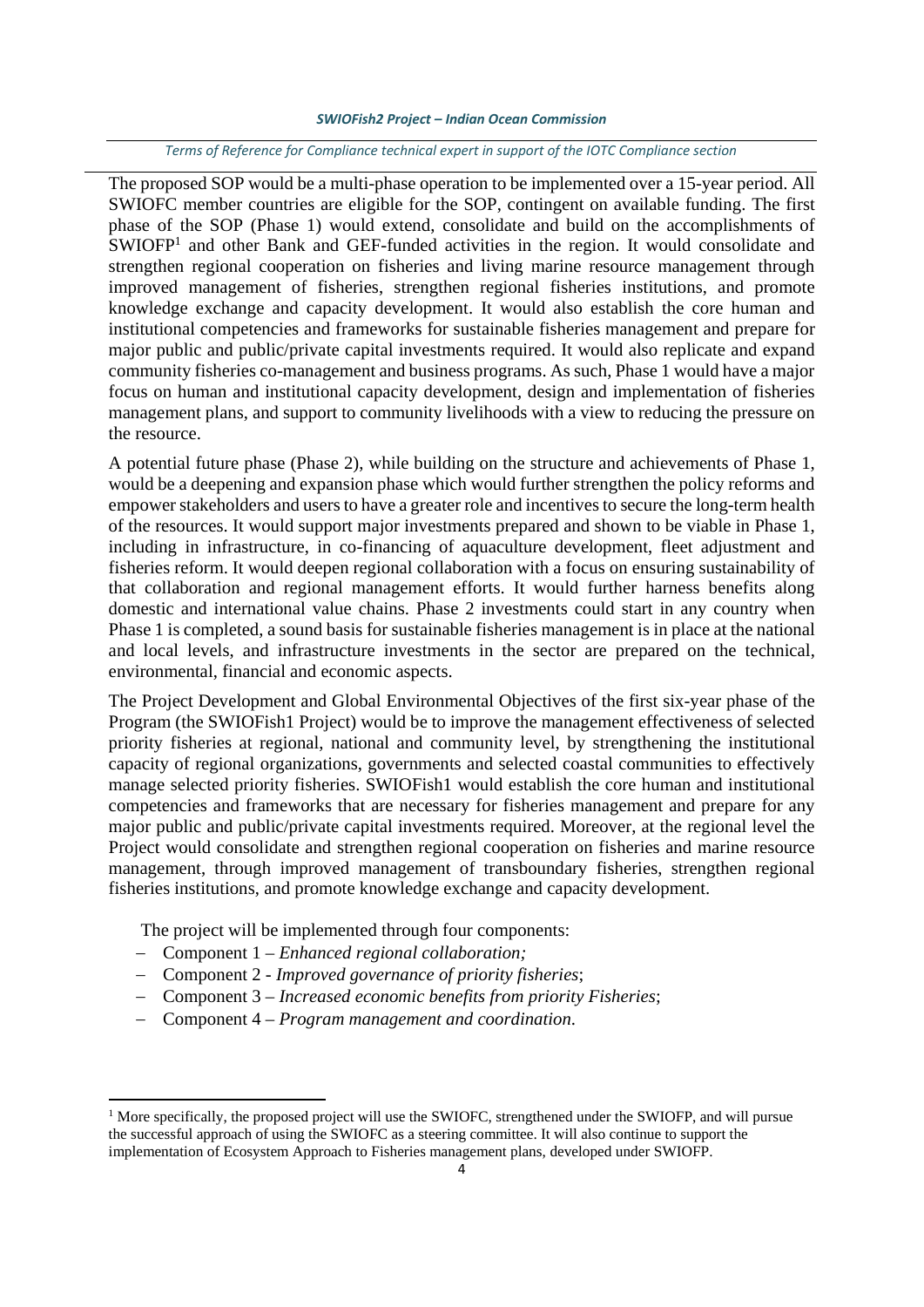#### *Terms of Reference for Compliance technical expert in support of the IOTC Compliance section*

### 3. **Context of the assignment**

The primary objective of this assignment is to carry out IOTC activities in support of compliance as set in the Financing Agreement for the Second South West Indian Ocean Fisheries Governance and Shared Growth Project managed by IOC (SWIOFish2 Regional) for which a specific component is dedicated and implemented by the IOTC.

### **4. Scope of work**

The Compliance technical expert is recruited to the project on a part time basis and for a total duration of 270 days (from 2019 to 2023).

The Compliance technical expert shall be undertaking briefing/debriefing mission at the Indian Ocean Tuna Commission (IOTC) in Victoria, Seychelles and shall undertake in country mission as planned under the project. He/She shall report to the Secretary General of the IOC and the IOTC Executive Secretary and exercise his/her obligations as per the Project Agreement between the World Bank and the IOC related to IOTC activities.

Administratively and contractually, the Compliance technical expert shall be under the responsibility of IOC and technically under the responsibility and supervision of the IOTC Secretariat.

#### **5. Duties of the Compliance technical expert**

The Compliance technical expert will undertake the following tasks:

- $\triangleright$  Assist the IOTC Compliance Section to implement the IOTC activities of the project related to capacity building activities (Compliance Support Mission) to strengthen the implementation of active IOTC CMMs with an increase focus on quality of data and information submitted, thus increasing the level of compliance. In this case, implementation obligations relate to the reporting obligations of the CPCs.
- $\triangleright$  Undertake activities related to compliance support mission and conduct in country mission to assist CPCs (Members of SWIOFC) to fulfil their reporting obligations to the IOTC. The compliance technical experts will work in close collaboration with the administration(s) in charge of IOTC matters.

#### **6. Reporting Obligations**

The compliance technical expert shall on a contract basis compile and submit, not later than the

- 10<sup>th</sup> day of the month after the end of the contract, the following reports:
- (i) a written mission activities report against agreed IOTC work plan of the project, deadlines;
- (ii) Any other report requested by the IOTC or IOC as may be considered necessary after consultation with the World Bank.

### **7. Duration**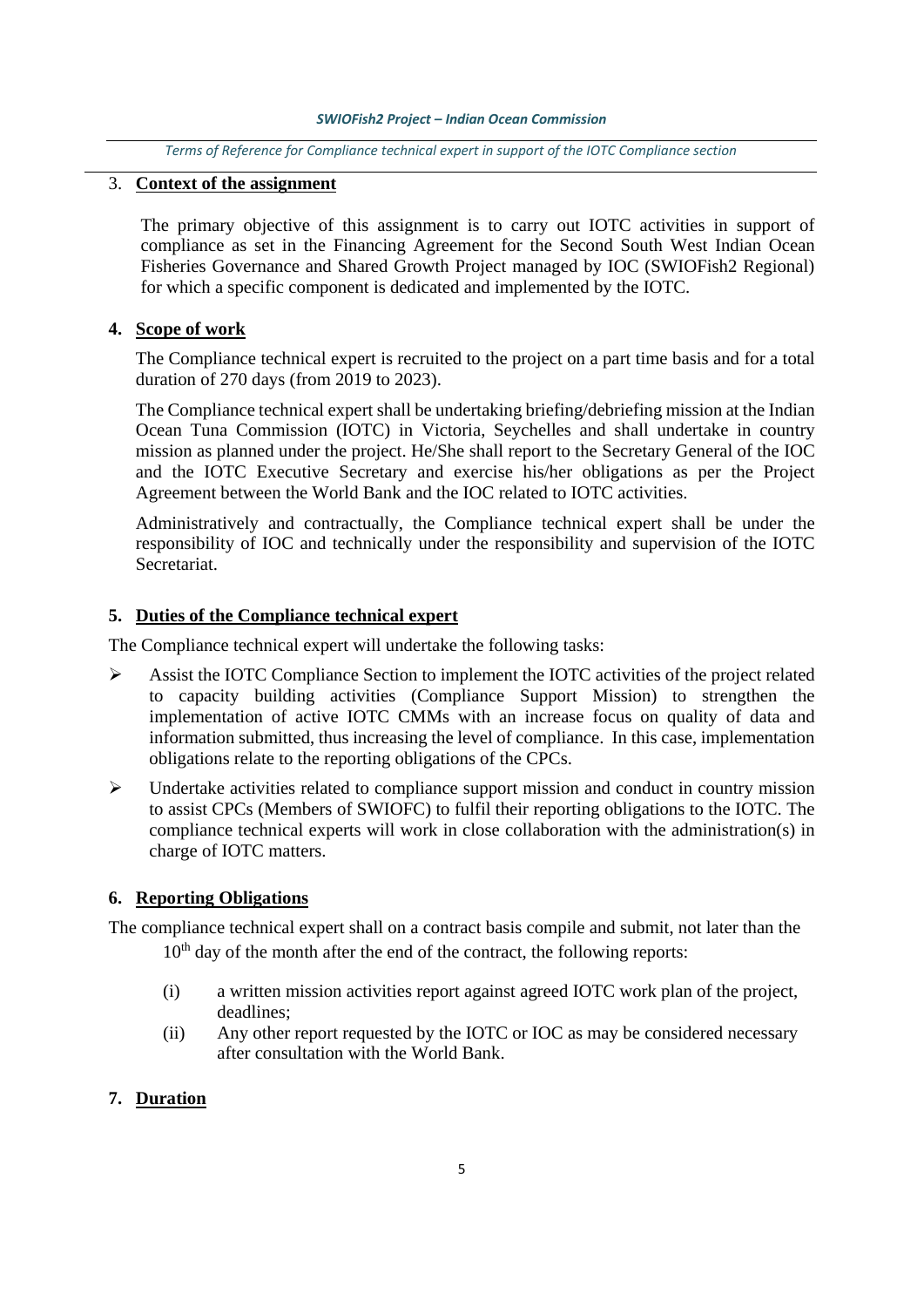*Terms of Reference for Compliance technical expert in support of the IOTC Compliance section*

The total duration of the assignment will be 270 days corresponding to 9 contracts/missions of 1 month over the period of the project (2019/2023), including briefing/debriefing at the Secretariat. In country mission will be planned in consultation with the concerned CPCs.

## **8. Supervision Responsibility**

The consultant will work under the supervision of the IOTC Secretariat (Compliance Section) in collaboration with the IOC but may also receive technical support from the World Bank.

### **9. Consultant Qualifications**

Profile and qualifications of the Consultant:

- BSc degree or equivalent in a discipline related to fisheries policy and planning, living natural resources management or related field or 5 years demonstrable experience in a field related to fisheries policy and planning, living natural resources management or related field;
- Demonstrable experience working with project management and implementation in the field of fisheries and/or natural resource management;
- Demonstrable experience in the fields fisheries Monitoring, Control and Surveillance, and experience in fisheries policy and management;
- Demonstrated experience working with/for RFMOs and RFMOs Compliance process;
- Strong report writing and analytical skills;
- Extra credit for experience in south western Indian Ocean region; and
- Full proficiency in English or French languages is compulsory, knowledge of Portuguese will be considered as additional advantage.

### **10. Candidates will be assessed against the following**

### **Minimum Requirements**

- BSc degree or equivalent in a discipline related to fisheries policy and planning, living natural resources management or related field or 5 years demonstrable experience in a field related to fisheries policy and planning, living natural resources management or related field;
- At least 5 years of demonstrable experience working with project management and implementation in the field of fisheries and/or natural resource management;
- At least 5 years of demonstrable experience in the fields of fisheries Monitoring, Control and Surveillance, fisheries policy and management;
- Working knowledge of English or French, and knowledge of Portuguese will be considered as additional advantage.

## **Technical/Functional Skills**